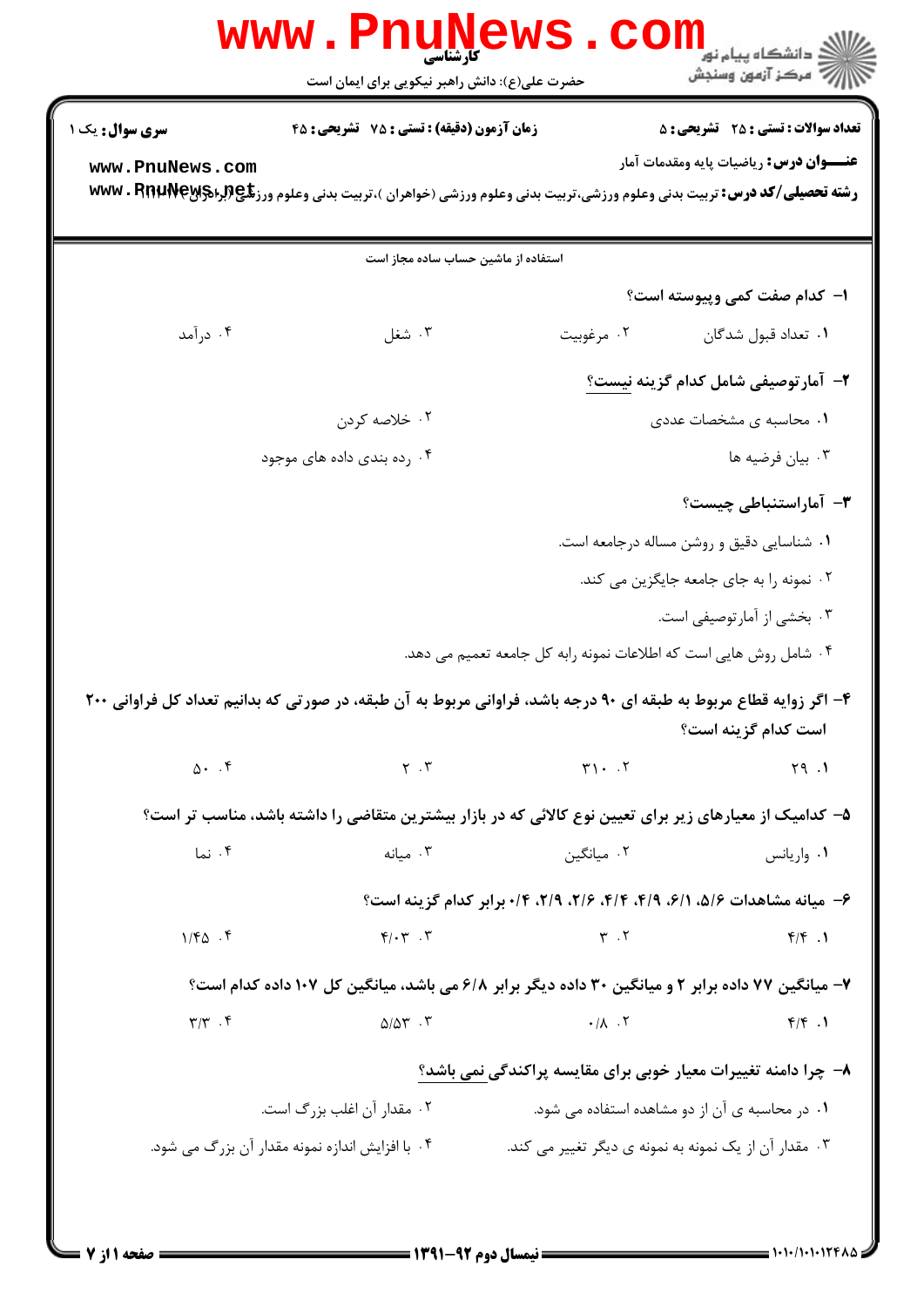|                                                                                                                              | $\textbf{www. PnuM\_N} \textbf{ews. com}$<br>حضرت علی(ع): دانش راهبر نیکویی برای ایمان است                                             |                                                                                 | رآب مرکز آزمون وسنجش                           |  |
|------------------------------------------------------------------------------------------------------------------------------|----------------------------------------------------------------------------------------------------------------------------------------|---------------------------------------------------------------------------------|------------------------------------------------|--|
| <b>سری سوال :</b> ۱ یک                                                                                                       | زمان آزمون (دقیقه) : تستی : 75 - تشریحی : 45                                                                                           |                                                                                 | <b>تعداد سوالات : تستی : 25 - تشریحی : 5</b>   |  |
| www.PnuNews.com                                                                                                              | <b>رشته تحصیلی/کد درس:</b> تربیت بدنی وعلوم ورزشی،تربیت بدنی وعلوم ورزشی (خواهران )،تربیت بدنی وعلوم ورز <b>تلچ(برادMwv . RnuNey ب</b> |                                                                                 | <b>عنـــوان درس:</b> رياضيات پايه ومقدمات آمار |  |
|                                                                                                                              |                                                                                                                                        | ۹- چارک سوم مشاهدات ۴/۲، ۶، ۳/۳، ۶/۱، ۲/۱، ۲/۲، ۳/۷، ۱/۴، برابر کدام گزینه است؟ |                                                |  |
| 91.0.8                                                                                                                       | $Y/\lambda \Delta$ .                                                                                                                   | $Y/Y$ 9. $Y$                                                                    | $\mathsf{Y}/\mathsf{F}$ .                      |  |
| ∙ا−  مقدار مجموع اختلافات بين مشاهدات وميانگين جامعه برابر باكدام گزينه است؟                                                 |                                                                                                                                        |                                                                                 |                                                |  |
|                                                                                                                              | ۰۲ صفر                                                                                                                                 | ۰۱ نیاز به مقادیر مشاهدات و مقدار میانگین جامعه دارد.                           |                                                |  |
|                                                                                                                              | ۰۴ میانگین                                                                                                                             |                                                                                 | ۰۳ واریانس                                     |  |
|                                                                                                                              | ۱۱- برای مشاهدات ۱، ۳، ۶/۳، ۶/۶، ۱/۱، ۱/۸، ۵/۴ مقدار انحراف معیار برابر کدام گزینه است؟                                                |                                                                                 |                                                |  |
| $Y/\mathfrak{f}$ . $\mathfrak{f}$                                                                                            | $\mathbf{Y}/\cdot\mathbf{Y}$ . $\mathbf{Y}$                                                                                            | $9/11.7$ $9/11.7$                                                               |                                                |  |
|                                                                                                                              | ۱۲– اگر بدانیم حداقل ۷۵ درصد از مشاهدات در(۹۵، ۵۵) قرار دارند، آنگاه مقدار انحراف معیار را تعیین نمایید؟                               |                                                                                 |                                                |  |
|                                                                                                                              | $\gamma \cdot \cdot \cdot$ $\zeta$ $\gamma/\gamma$ $\zeta$ $\zeta$                                                                     | $\gamma_{\Delta}$ . T                                                           | $\mathsf{Y}\wedge\mathsf{Y}\wedge\ldots\wedge$ |  |
|                                                                                                                              | ۱۳–اگر میانگین و انحراف معیار به ترتیب برابر با ۵ و ۱۵ باشند، آنگاه بازه ی(۳۵، ۲۵–)حداقل چند درصد از مشاهدات را در بر                  |                                                                                 | می گیرد؟                                       |  |
| $\mathbf{11} \cdot \mathbf{5}$                                                                                               | $\mathcal{M}$ $\mathcal{M}$                                                                                                            | $\mathsf{Y}\wedge\mathsf{Y}$                                                    | $V\Delta$ .)                                   |  |
| ۱۴- در جدول فراوانی اگر مشاهدات ۰، ۱۹، ۲۹، ۲۹ به ترتیب دارای فراوانی ۶، ۶، ۶۰، باشد مقدار میانگین برابر باکدام گزینه<br>است؟ |                                                                                                                                        |                                                                                 |                                                |  |
| $\Delta/\Upsilon\Delta$ .                                                                                                    | $15/57$ . T                                                                                                                            | $YY/Y\Delta$ .                                                                  | f1.1                                           |  |
|                                                                                                                              |                                                                                                                                        | ۱۵– خاصیت مهم میانه برای داده های آماری عبارت است از:                           |                                                |  |
| ٢.  مجموع انحرافات از ميانه صفر است                                                                                          |                                                                                                                                        |                                                                                 | ۰۱ قدر مطلق از میانه حداقل است.                |  |
|                                                                                                                              | ۰۴ مجموع مجذورات انحرافات از ميانه حداقل است.                                                                                          |                                                                                 | ۰۳ قدرمطلق انحرافات از ميانه صفر است.          |  |
| ۱۶– خانواده ایی دارای سه فرزند است. اگر بدانیم فرزند اول و دوم دختر است. چقدر احتمال دارد که فرزند سوم پسر باشد؟             |                                                                                                                                        |                                                                                 |                                                |  |
| $\frac{1}{4}$ $\cdot$ $\stackrel{\circ}{\cdot}$                                                                              |                                                                                                                                        | $\frac{1}{16}$ . T $\frac{1}{8}$ . T                                            | $\frac{1}{2}$ $\cdot$ <sup>1</sup>             |  |
|                                                                                                                              |                                                                                                                                        |                                                                                 |                                                |  |
|                                                                                                                              |                                                                                                                                        |                                                                                 |                                                |  |
| = صفحه 12: 7                                                                                                                 |                                                                                                                                        |                                                                                 |                                                |  |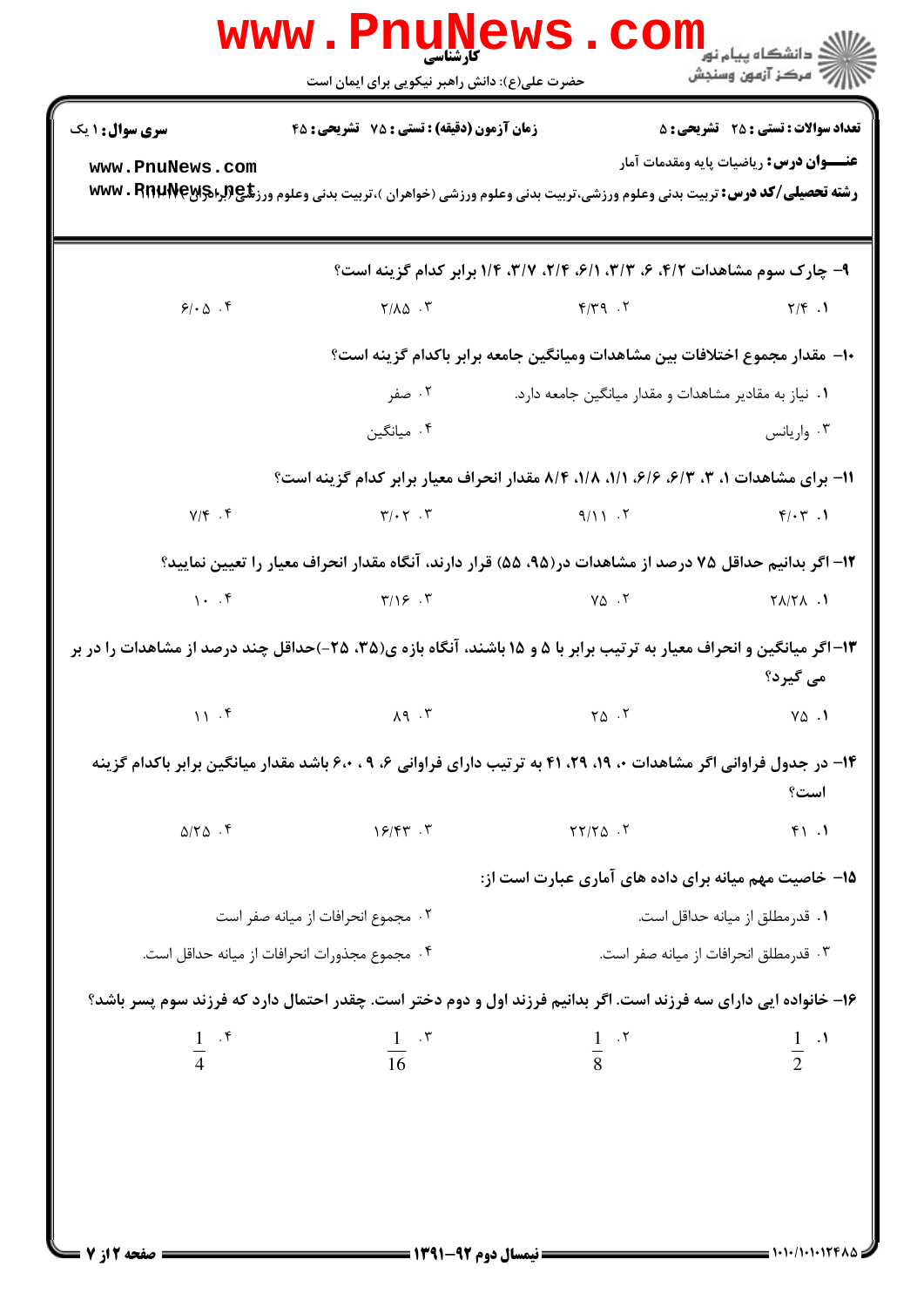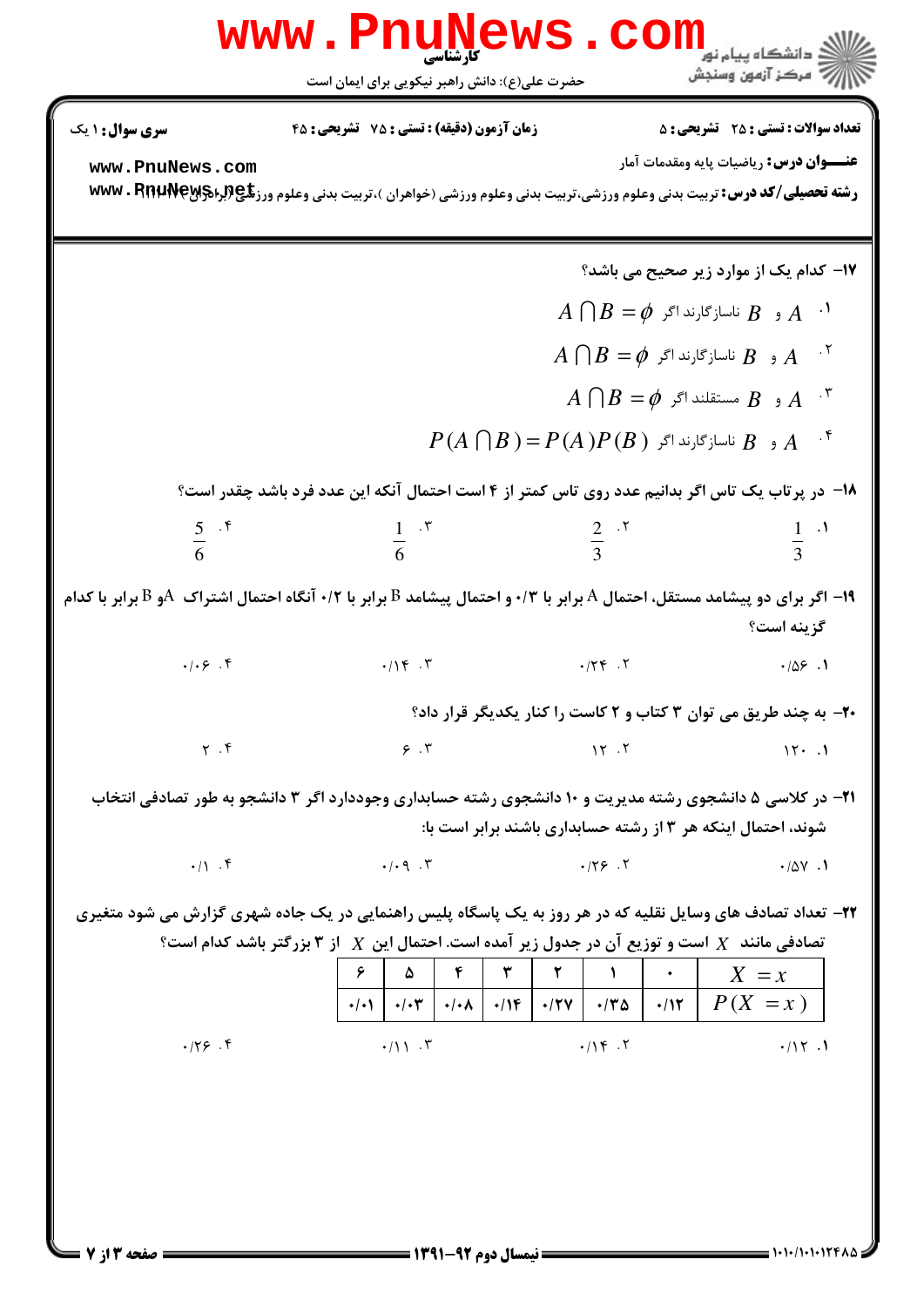|                                                      | www.PnuNews.com<br>حضرت علی(ع): دانش راهبر نیکویی برای ایمان است                                                                                                                                                                                                  |                                                                                                                        | ، دانشگاه پیام نور<br>بَ ۖ مرڪز آزمون وسنڊش                                                                                                                     |
|------------------------------------------------------|-------------------------------------------------------------------------------------------------------------------------------------------------------------------------------------------------------------------------------------------------------------------|------------------------------------------------------------------------------------------------------------------------|-----------------------------------------------------------------------------------------------------------------------------------------------------------------|
| <b>سری سوال :</b> ۱ یک<br>www.PnuNews.com            | <b>زمان آزمون (دقیقه) : تستی : 75 ٪ تشریحی : 45</b><br><b>رشته تحصیلی/کد درس:</b> تربیت بدنی وعلوم ورزشی،تربیت بدنی وعلوم ورزشی (خواهران )،تربیت بدنی وعلوم ورز <b>تلچ(براه www . RnuNeyy</b>                                                                     |                                                                                                                        | <b>تعداد سوالات : تستی : 25 ۔ تشریحی : 5</b><br><b>عنـــوان درس:</b> رياضيات پايه ومقدمات آمار                                                                  |
| $\frac{7}{8}$ , $\frac{47}{64}$ $\cdot$ <sup>6</sup> | مول توزیع احتمال زیر را در نظر بگیرید. مقدار $E\left(X\ \right)$ و $\mathcal{F}_{\mathbf{O}}$ به ترتیب کدام است؟ $^{-\mathsf{Y}\mathsf{F}}$<br>$\frac{47}{64}$ , $\frac{7}{8}$ *                                                                                  | $\mathcal{N}$<br>$\frac{4}{16}$ $\frac{7}{16}$ $\frac{4}{16}$ $\frac{1}{16}$ $P(X)$<br>$\frac{49}{64}$ , $\frac{7}{8}$ | $\boldsymbol{X}$<br>$\frac{3}{2}$ , $\frac{7}{8}$ .                                                                                                             |
| $3 \cdot$                                            | ۳۴ - متغیر تصادفی $X$ دارای میانگین ۵ و واریانس ۹ است و متغیر $2X \, -3$ انحراف معیار $Y$ کدام گزینه است $^{\circ}$<br>$\sqrt{18}$ $\cdot$ $\cdot$<br>۲۵- فرض کنید احتمال ۱ ینکه یک نوزادپسرباشد۱۰/۵ست.اگر خانواده ای دارای ۵ فرزند باشد واریانس تعداد پسرها چقدر | 9.7                                                                                                                    | $4 \cdot$<br>است؟                                                                                                                                               |
| $\cdot/\cdot\cdot$   $\cdot$ $\uparrow$<br>۱،۴۰ نمره | $1/\Upsilon \Delta$ .<br>سوالات تشريحي<br>۱– در امتحانی که از ۲۵ کارمند منتخب گرفته شده، مشاهده شده است که میانگین نمرات ۷۵ و واریانس نمرات                                                                                                                       | $\cdot$ /f $\cdot$ $\cdot$ $\cdot$<br>۱۰۰ است. با استفاده از قضیه چبیشف توزیع نمرات به چه صورت است؟                    | $1/1$ .                                                                                                                                                         |
| ۱،۴۰ نمره                                            | ۲- میانگین، واریانس و انحراف معیار مقادیر جدول زیر را با روش کدگذاری به دست آورید.                                                                                                                                                                                |                                                                                                                        | فراوانی  <br>حدود رده<br>09999<br>$\mathcal{L}$<br>$1--16999$<br>$\mathcal{N}$<br>1019999<br>٣۵<br>$1--19999$<br>٣٠<br>$T\Delta \cdots - T9999$<br>$\mathsf{N}$ |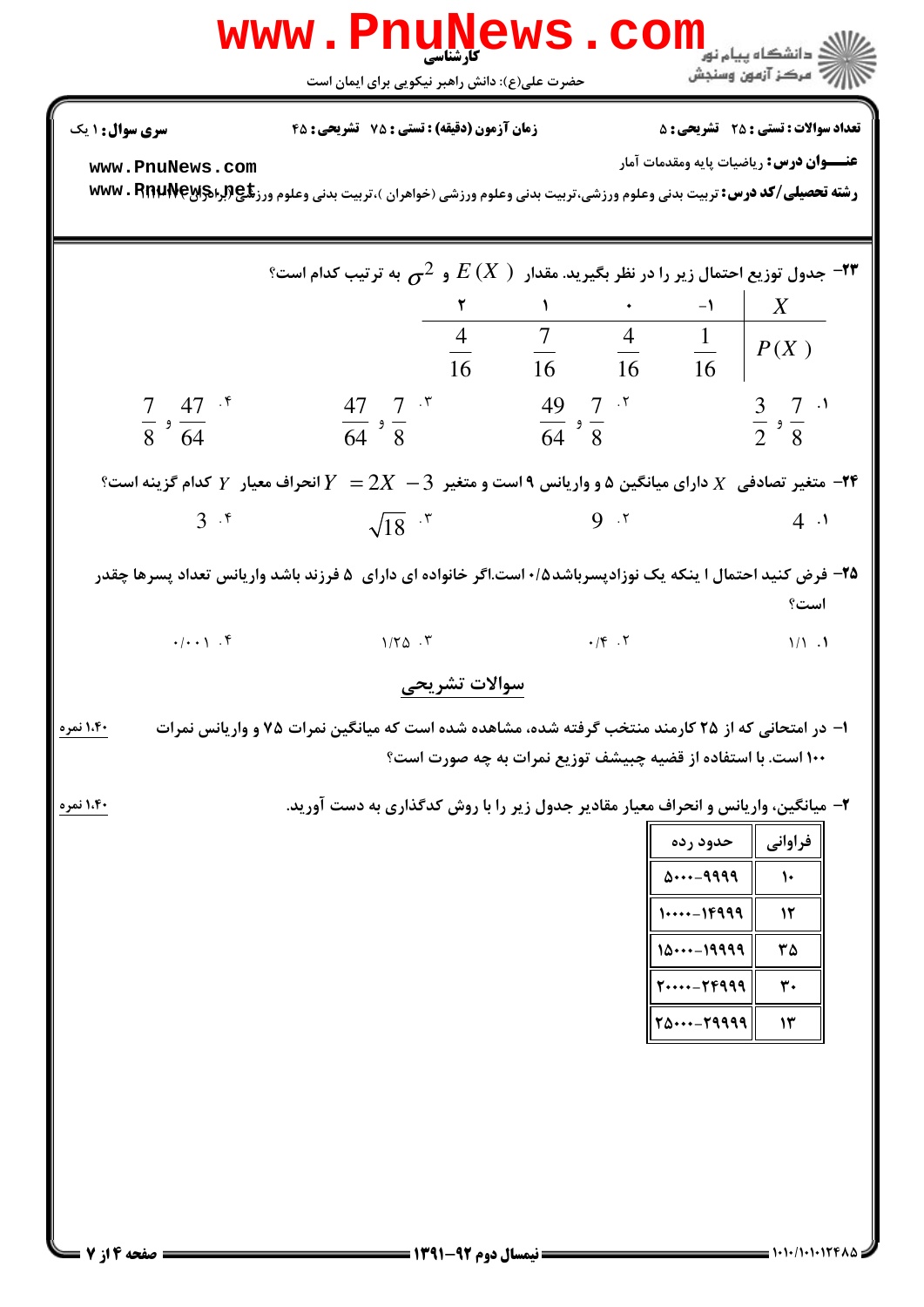| <b>WWW</b>                                                                                                                                             | <mark>ڪ دانشڪاه پيام نور</mark><br>أأأ مركز آزمون وسنجش<br>حضرت علی(ع): دانش راهبر نیکویی برای ایمان است                                                                                                                                                                                                                                                                                                           |
|--------------------------------------------------------------------------------------------------------------------------------------------------------|--------------------------------------------------------------------------------------------------------------------------------------------------------------------------------------------------------------------------------------------------------------------------------------------------------------------------------------------------------------------------------------------------------------------|
| <b>سری سوال : ۱ یک</b><br>www.PnuNews.com                                                                                                              | <b>تعداد سوالات : تستی : 25 ۔ تشریحی : 5</b><br>زمان آزمون (دقیقه) : تستی : 75 ٪ تشریحی : 45<br><b>عنـــوان درس:</b> رياضيات پايه ومقدمات آمار<br><b>رشته تحصیلی/کد درس:</b> تربیت بدنی وعلوم ورزشی،تربیت بدنی وعلوم ورزشی (خواهران )،تربیت بدنی وعلوم ورز <b>تلچ(براهMwv . RnuNey ب</b>                                                                                                                           |
| ۱،۴۰ نمره                                                                                                                                              | ۳- یک فروشگاه شامل دو قسمت عمده فروشی و خرده فروشی است. ۷۰٪ فروش این فروشگاه در قسمت خرده<br>فروشی است. حسابدار این فروشگاه می داند که ۵٪ از صورت های خرده فروشی و ۲٪ از صورت حساب های<br>عمده فروشی اشتباه ثبت شده است. چقدر احتمال دارد<br>الف) فروشنده به یک مورد اشتباه برخورد کند؟<br>ب) اگر او به یک مورد اشتباه برخورد کند، چقدر احتمال دارد که این اشتباه ناشی از ثبت صورت حساب در<br>بخش خرده فروشي باشد؟ |
| ۱،۴۰ نمره                                                                                                                                              | ۴- الف) از بین ۱۰ نفر متقاضی استخدام که دارای سن های متفاوتی هستند به چند طریق می توان سه نفر را<br>انتخاب كرد؟<br>ب) در چند مورد جوانترین فرد انتخاب می شود؟<br>ج) در چند مورد جوانترین و پیرترین انتخاب می شوند؟                                                                                                                                                                                                 |
| ۱،۴۰ نمره                                                                                                                                              | ه - متغیر تصادفی گسسته ${\rm X}$ دارای توزیع احتمال زیر است: $\bullet$<br>25<br>$20 \t 15 \t -10$<br>X<br>$\frac{4}{10}$ $\frac{3}{10}$ $\frac{2}{10}$<br>P(X)<br>$\mathbf{1}$<br>امید ریاضی و انحراف معیار $\,X\,$ را بدست آورید.                                                                                                                                                                                 |
|                                                                                                                                                        | فرمولهای پیوست                                                                                                                                                                                                                                                                                                                                                                                                     |
| $k = 1 + r$ , rlog n<br>$\overline{x} = \frac{\sum x_i}{\sum x_i}$<br>$\overline{x} = \frac{\sum \text{fimi}}{x}$                                      |                                                                                                                                                                                                                                                                                                                                                                                                                    |
| تعداد رده اکوچکترین مقدار - بزگترین مقدار=طول رده<br>$\overline{x} = \frac{\sum_{i=1}^{n} x_i}{n}$ $\overline{x}_g = \frac{\sum_{i=1}^{n} f_i m_i}{n}$ |                                                                                                                                                                                                                                                                                                                                                                                                                    |
| $H_p = (1 - w)x_{(r)} + wx_{(r+1)}$<br>صفحه 5 از 7                                                                                                     | = نیمسال دوم 92-                                                                                                                                                                                                                                                                                                                                                                                                   |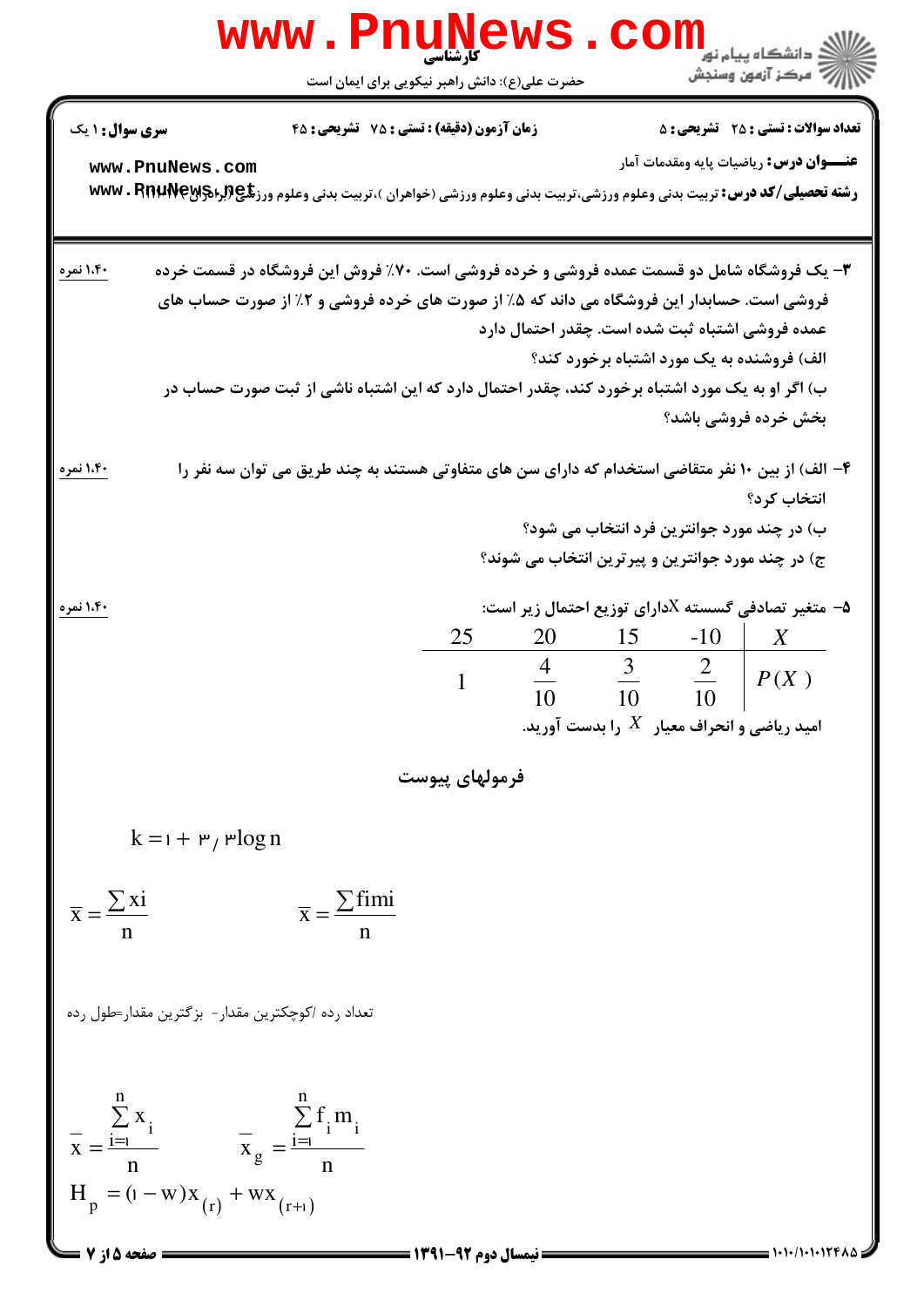

نعداد سوالات : تستي : 25 تشريحي : 58 زمان آزمون (دقيقه) : تستي : 25 تشريحي : 55

**عنــــوان درس:** رياضيات پايه ومقدمات آمار

**[www.PnuNews.com](http://pnunews.com)**

ر**شته تحصیلی/کد درس:** تربیت بدنی وعلوم ورزشی،تربیت بدنی وعلوم ورزشی (خواهران )،تربیت بدنی وعلوم ورز**&**exwv . RnuNew

$$
Md = L_{M} + \frac{\frac{n}{r} - Fc}{f_{M}} \times l_{M}
$$
\n
$$
S^{r} = \frac{\sum_{i=1}^{n} x_{i}^{r} - \left[\frac{(\sum_{i=1}^{n} x_{i})^{r}}{n}\right]}{n - 1} \qquad S^{r} = \frac{\sum_{i=1}^{k} f_{i} m_{i}^{r} - \left[\frac{(\sum_{i=1}^{k} f_{i} m_{i})^{r}}{n}\right]}{n - 1}
$$
\n
$$
P(A|B) = \frac{p(AB)}{p(B)} \qquad P(S_{i}|A) = \frac{p(S_{i})p(A|S_{i})}{\sum_{i=1}^{k} p(S_{i})p(A|S_{i})}
$$
\n
$$
p_{r}^{n} = \frac{n!}{(n - r)!} \qquad C_{r}^{n} = \frac{n!}{r!(n - r)!}
$$
\n
$$
\mu_{x} = E(x) = \sum_{x} xP(X = x) \qquad \sigma_{x}^{2} = E(X^{2}) - (E(X))^{2}
$$

 $p(x) = C_x^n P^x q^{n-x}$   $E(X) = np$   $\sigma_X^2 = npq$  $p(x) = \frac{P(x)}{P(x)}$  .  $p(x) = \frac{C_x C_0 - x}{N}$  .  $E(x) = n$ . !  $p(x) = \frac{\mu^x e^{-\mu}}{h}$   $p(x) = \frac{C_x^k C_{n-x}^{N-k}}{N}$   $E(x) = n \cdot \frac{K}{N}$ *x C N N n*  $\mu^x e^{-\mu}$   $C_x^k C_{n-x}^{N-x}$  $=\frac{\mu^{r}e^{-\mu}}{r}$   $p(x)=\frac{C_{x}C_{n-x}^{r}}{r}$   $E(x)=$ 

$$
\sigma^{2} = n \cdot \frac{K}{N} \cdot \frac{N - K}{N} \cdot \frac{N - n}{N - 1}
$$
\n
$$
f(x) = \begin{cases}\n\frac{1}{b - a} & a < x < b \\
0 & otherwise\n\end{cases}
$$
\n
$$
f(x) = \begin{cases}\n\lambda e^{-\lambda x} & x > 0, \lambda > 0 \\
0 & otherwise\n\end{cases}
$$
\n
$$
\mu = \sigma = \frac{1}{\lambda}
$$
\n
$$
p(C \le x \le d) = \frac{d - c}{b - a}
$$
\n
$$
\mu = \frac{a + b}{2}
$$
\n
$$
X^{2} = \frac{(b - a)^{2}}{12}
$$